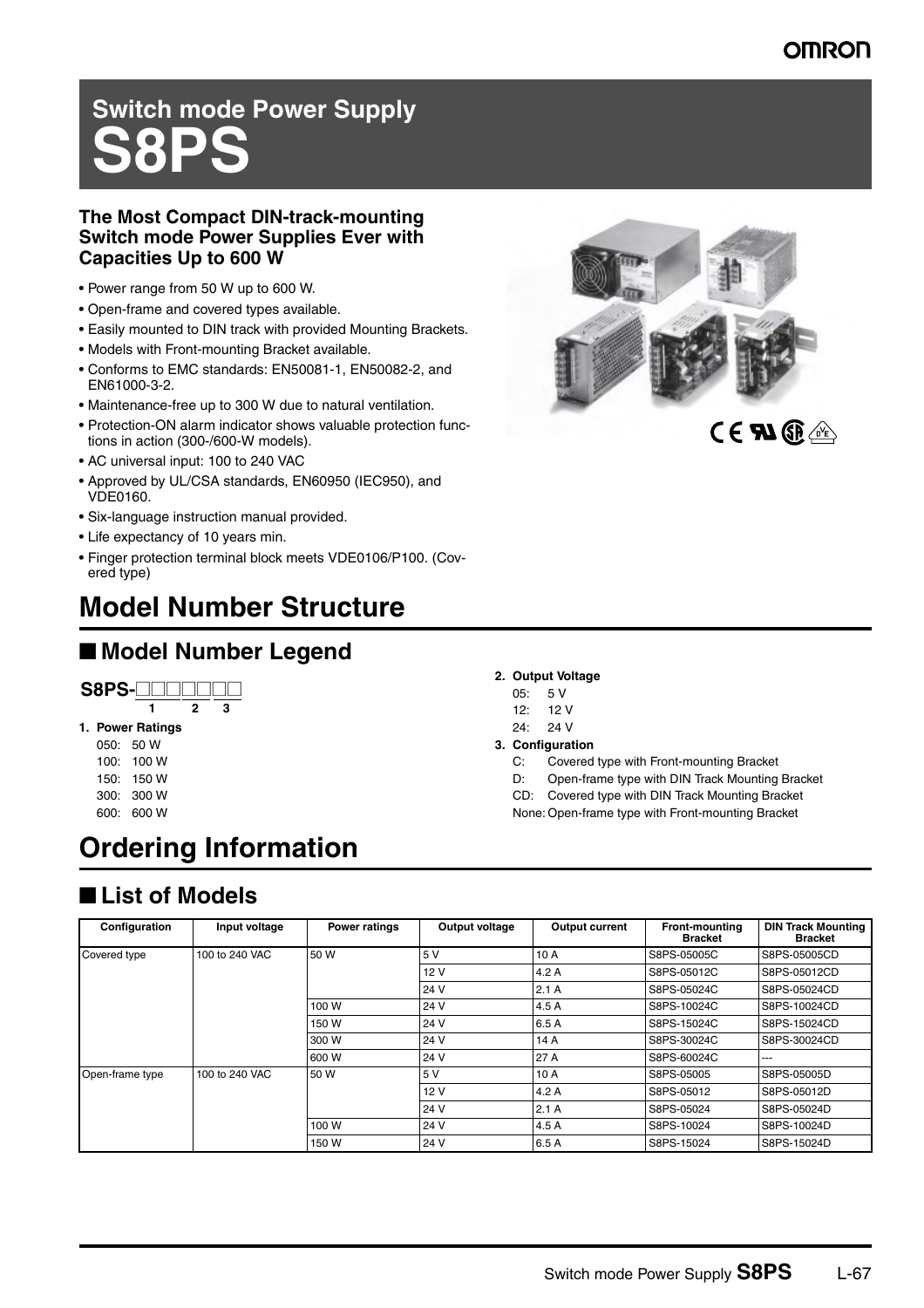## ■ Ratings/Characteristics

| Item                                                                            |                                                | 50 W                                                                                                                                                                                                                                                                                                                                                                 | 100 W                                                | 150W                 | 300 W                | 600 W                  |  |  |
|---------------------------------------------------------------------------------|------------------------------------------------|----------------------------------------------------------------------------------------------------------------------------------------------------------------------------------------------------------------------------------------------------------------------------------------------------------------------------------------------------------------------|------------------------------------------------------|----------------------|----------------------|------------------------|--|--|
| <b>Efficiency (typical)</b>                                                     |                                                | 75 to 87% (depends on the model)                                                                                                                                                                                                                                                                                                                                     |                                                      |                      |                      |                        |  |  |
| Input                                                                           | Voltage                                        | 100 to 240 VAC (85 to 264 VAC)                                                                                                                                                                                                                                                                                                                                       |                                                      |                      |                      |                        |  |  |
|                                                                                 | Frequency                                      | 47 to 450 Hz                                                                                                                                                                                                                                                                                                                                                         |                                                      |                      |                      |                        |  |  |
|                                                                                 | Current (see note 1)                           | 0.9 or 0.45 A<br>max.                                                                                                                                                                                                                                                                                                                                                | 1.8 or 0.9 A<br>max.                                 | 2.7 or 1.4 A<br>max. | 5.4 or 2.7 A<br>max. | 10 or 5 A max.         |  |  |
|                                                                                 | Power factor (see note 1)                      | 0.95 TYP.                                                                                                                                                                                                                                                                                                                                                            |                                                      |                      |                      |                        |  |  |
|                                                                                 | Leakage current (see note 1)                   | 0.5 or 1.0 mA max.                                                                                                                                                                                                                                                                                                                                                   |                                                      |                      |                      |                        |  |  |
|                                                                                 | Inrush current (25°C, cold start) (see note 1) | 25 or 50 A max.                                                                                                                                                                                                                                                                                                                                                      |                                                      |                      |                      |                        |  |  |
| Output                                                                          | Voltage adjustment range                       | -5% to 10%                                                                                                                                                                                                                                                                                                                                                           |                                                      |                      |                      |                        |  |  |
|                                                                                 | Ripple (see note 1)                            | 2% (p-p) max.                                                                                                                                                                                                                                                                                                                                                        |                                                      |                      |                      |                        |  |  |
|                                                                                 | Input variation influence                      | 0.4% max. (at 85 to 132 VAC input/at 170 to 264 VAC input, 100% load)                                                                                                                                                                                                                                                                                                |                                                      |                      |                      |                        |  |  |
|                                                                                 | <b>Load variation influence</b>                | 0.8% max. (with rated input. 0 to 100% load)                                                                                                                                                                                                                                                                                                                         |                                                      |                      |                      |                        |  |  |
|                                                                                 | Temperature variation influence (see note 1)   | $0.05\%$ C max.                                                                                                                                                                                                                                                                                                                                                      |                                                      |                      |                      |                        |  |  |
|                                                                                 | Rise time                                      | 1,000 ms max. (up to 90% of output voltage at rated output voltage/current)                                                                                                                                                                                                                                                                                          |                                                      |                      |                      |                        |  |  |
|                                                                                 | Hold time (see note 1)                         | 20 ms min.                                                                                                                                                                                                                                                                                                                                                           |                                                      |                      |                      |                        |  |  |
| <b>Additional</b><br>function                                                   | <b>Overload protection</b>                     | 105% min., voltage trailing intermittent operation<br>(With the 600-W model, output is turned OFF at 5 s min.)                                                                                                                                                                                                                                                       |                                                      |                      |                      |                        |  |  |
|                                                                                 | Overvoltage protection                         | Yes                                                                                                                                                                                                                                                                                                                                                                  |                                                      |                      |                      |                        |  |  |
|                                                                                 | <b>Overheat protection</b>                     | No                                                                                                                                                                                                                                                                                                                                                                   |                                                      |                      |                      | Yes                    |  |  |
|                                                                                 | <b>Protection-ON alarm indicator</b>           | No                                                                                                                                                                                                                                                                                                                                                                   |                                                      |                      | Yes (Red)            |                        |  |  |
|                                                                                 | <b>Parallel operation</b>                      | No<br>Yes, 2 units max.                                                                                                                                                                                                                                                                                                                                              |                                                      |                      |                      |                        |  |  |
| Other                                                                           | <b>Heat radiation</b>                          | Natural air-cooling                                                                                                                                                                                                                                                                                                                                                  |                                                      |                      |                      | Fan                    |  |  |
|                                                                                 | <b>Ambient temperature</b>                     | See the derating curve in the <i>Engineering Data</i> section. (with no condensation<br>Operating:<br>nor icing)<br>$-25^{\circ}$ C to 65 $^{\circ}$ C (with no condensation nor icing)<br>Storage:                                                                                                                                                                  |                                                      |                      |                      |                        |  |  |
|                                                                                 | <b>Ambient humidity</b>                        | 25% to 85%                                                                                                                                                                                                                                                                                                                                                           |                                                      |                      |                      |                        |  |  |
|                                                                                 | Dielectric strength                            | 3.0 kVAC, 50/60 Hz for 1 min (between all inputs and outputs)<br>2.2 kVAC, 50/60 Hz for 1 min (between all inputs and GR terminals)<br>1 kVAC, 50/60 Hz for 1 min (between all outputs and GR terminals)                                                                                                                                                             |                                                      |                      |                      |                        |  |  |
| <b>Insulation resistance</b>                                                    |                                                | 100 $\text{M}\Omega$ min. (between all output and input/GR terminals at 500 VDC)                                                                                                                                                                                                                                                                                     |                                                      |                      |                      |                        |  |  |
|                                                                                 | <b>Vibration resistance</b>                    | 10 to 55 Hz, 0.75-mm amplitude for 2 h each in X, Y, and Z directions                                                                                                                                                                                                                                                                                                |                                                      |                      |                      |                        |  |  |
| <b>Shock resistance</b><br>Output indicator<br>Terminal screw tightening torque |                                                | 300 m/s <sup>2</sup> , 3 times each in $\pm X$ , $\pm Y$ , and $\pm Z$ directions                                                                                                                                                                                                                                                                                    |                                                      |                      |                      |                        |  |  |
|                                                                                 |                                                | Yes (green)                                                                                                                                                                                                                                                                                                                                                          |                                                      |                      |                      |                        |  |  |
|                                                                                 |                                                | 1.08 N $\cdot$ m (see note 2)                                                                                                                                                                                                                                                                                                                                        |                                                      |                      |                      |                        |  |  |
|                                                                                 | Electromagnetic interference                   | Conforms to FCC Class B, EN50081-1                                                                                                                                                                                                                                                                                                                                   |                                                      |                      |                      |                        |  |  |
|                                                                                 | <b>EMC</b>                                     | (EMI):<br>EN50081-1<br><b>Emission Enclosure:</b><br>EN55022 class B<br><b>Emission AC Mains:</b><br>EN55022 class B<br>Harmonic Current:<br>EN61000-3-2<br>(EMS):<br>EN50082-2<br>EN61000-4-2:<br>Immunity ESD:<br>4-kV contact discharge (level 2)<br>8-kV air discharge (level 3)<br>Immunity RF-interference:<br>ENV50140:<br>10 V/m (80 MHz to 1 GHz) (level 3) |                                                      |                      |                      |                        |  |  |
|                                                                                 |                                                | 10 V (0.15 to 80 MHz) (level 3)<br>Immunity Conducted Disturbance:<br>ENV50141:<br>EN61000-4-4: 2-kV power-line (level 3)<br>Immunity Burst:<br>2-kV output line (level 4)<br>Immunity Surge:<br>EN61000-4-5: between 3-kV lines<br>between 4.5-kV line and FG                                                                                                       |                                                      |                      |                      |                        |  |  |
|                                                                                 | <b>Approved standards</b>                      | UL508, UL1012, CSA C22.2 No. 950, CSA C22.2 No. 14, EN60950, VDE0160.<br>Conforms to UL1950 and CSA E.B. 1402C                                                                                                                                                                                                                                                       |                                                      |                      |                      |                        |  |  |
|                                                                                 | Reliability (MTBF) (see note 3)                |                                                                                                                                                                                                                                                                                                                                                                      | 135,000 hrs min.<br>60,000 hrs min.                  |                      |                      |                        |  |  |
|                                                                                 | Life expectancy (see note 4)                   | 10 yrs. min. (Used at 40°C at the rated input with a 50% load, standard installation)                                                                                                                                                                                                                                                                                |                                                      |                      |                      |                        |  |  |
|                                                                                 | Weight (see note 5)                            | 420 g max.                                                                                                                                                                                                                                                                                                                                                           | 600 g max.                                           | 900 g max.           | 2,200 g max.         | 3,500 g max.           |  |  |
|                                                                                 | <b>Mounting method</b>                         |                                                                                                                                                                                                                                                                                                                                                                      | Front-mounting Bracket or DIN Track Mounting Bracket |                      |                      | Front-mounting Bracket |  |  |

**Note: 1.** 100% load for rated input voltage (100 VAC or 200 VAC)

**2.** Do not press down on the terminal block with a force exceeding 75 N while tightening the terminals.

**3.** MTBF stands for Mean Time Between Failures, which is calculated according to the probability of accidental device failures, and indicates reliability of devices. Therefore, it does not necessarily represent a life of the product.

**4.** The life expectancy shown in the above table indicates average operating hours under the ambient temperature of 40°C and a load rate of 50%. Normally this is determined by the life expectancy of the built-in aluminum electrolytic capacitor. It must be noted that the life expectancy of the fan built into the 600-W model is not included.

**5.** The weight indicated is for the open-frame type. (Includes the cover for 300-W and 600-W models.)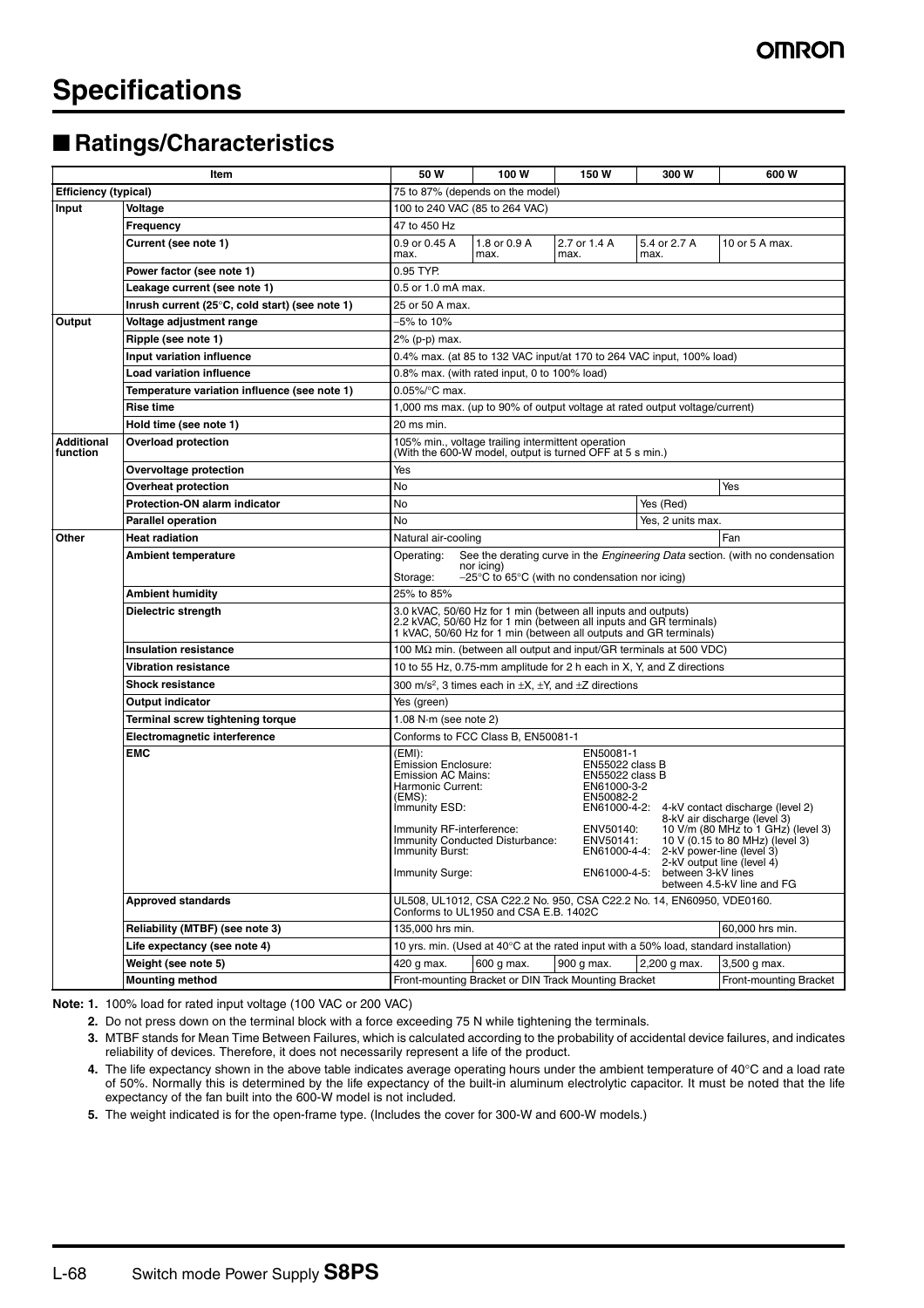## ■ **Block Diagrams**

#### **S8PS-050***<u>m</u>* (50 W)

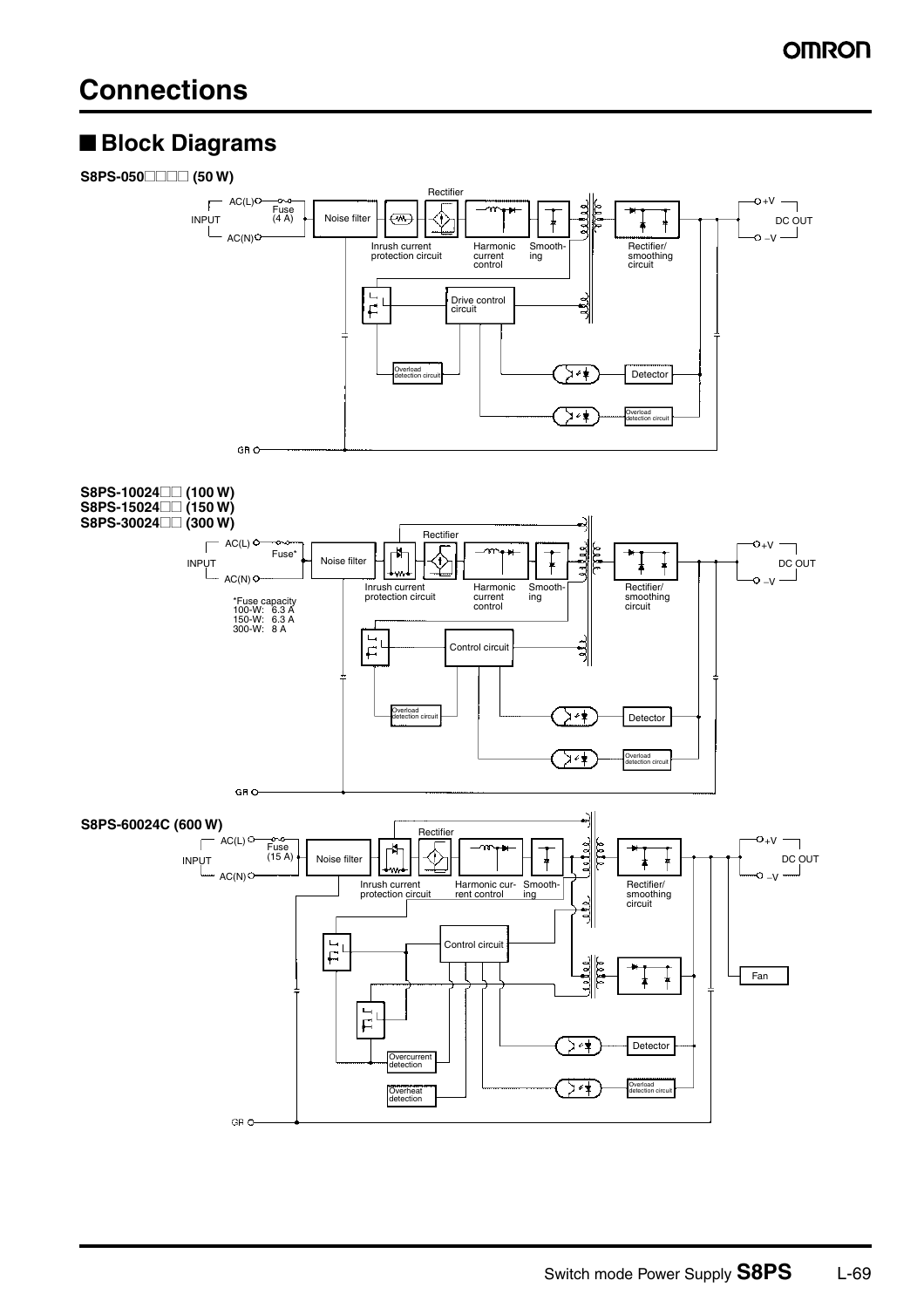62 3

### ■ **Installation**

**50-W Models 100-/150-W Models**



- 1. **DC Output Terminals:** Connect the load lines to these terminals.<br>2. **Input Terminals:** Connect the input lines to these terminals.
- 2. **Input Terminals:** Connect the input lines to these terminals. **Note:** A fuse is inserted into the AC (L) side.
- 
- 3. **Ground Terminal (GR):** Connect a ground line to this terminal. 4. **Output Indicator (DC ON):** Lights while a Direct Current (DC) output is ON.
- 5. **Output Voltage Adjuster (V.ADJ):** It is possible to increase or decrease the output voltage by 10%.
- 6. **Protection-ON Alarm Indicator:** The red indicator will be lit if the overvoltage (for a 300-/600-W model) or overheat protection (for a 600-W model) circuit is triggered. This indicator will also be lit when overcurrent (for a 600-W model) is detected.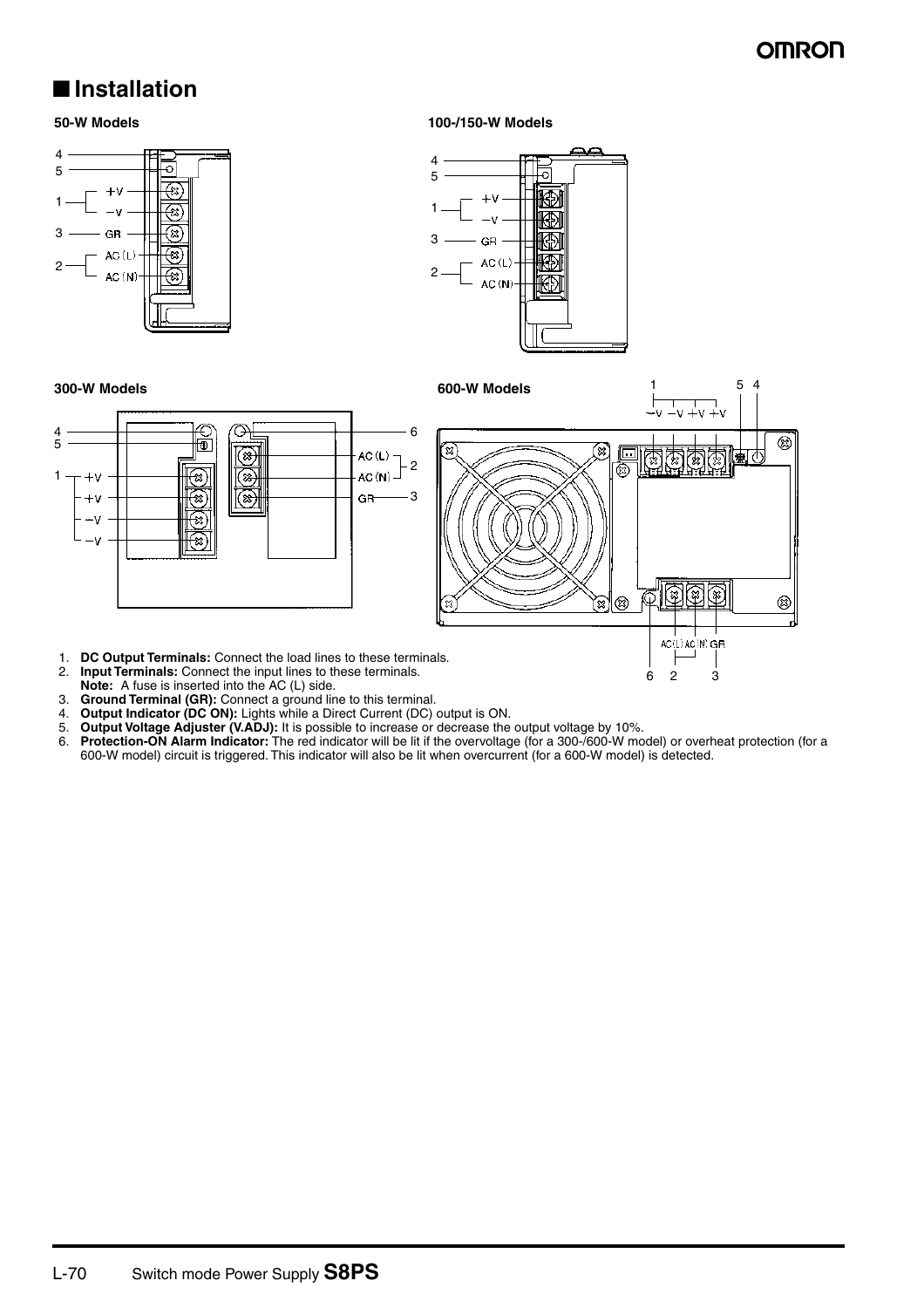## ■ **Derating Curve**



**Note: 1.** Forced air-cooling must be provided with an air volume of 1 m<sup>3</sup>/mm min. **2.** The derating curve shown is for standard installation. The derating curve depends on the mounting direction of the Power Supply.

#### **Standard Installation**





#### **Standard Installation**



#### **Standard Installation**



#### **Standard Installation**

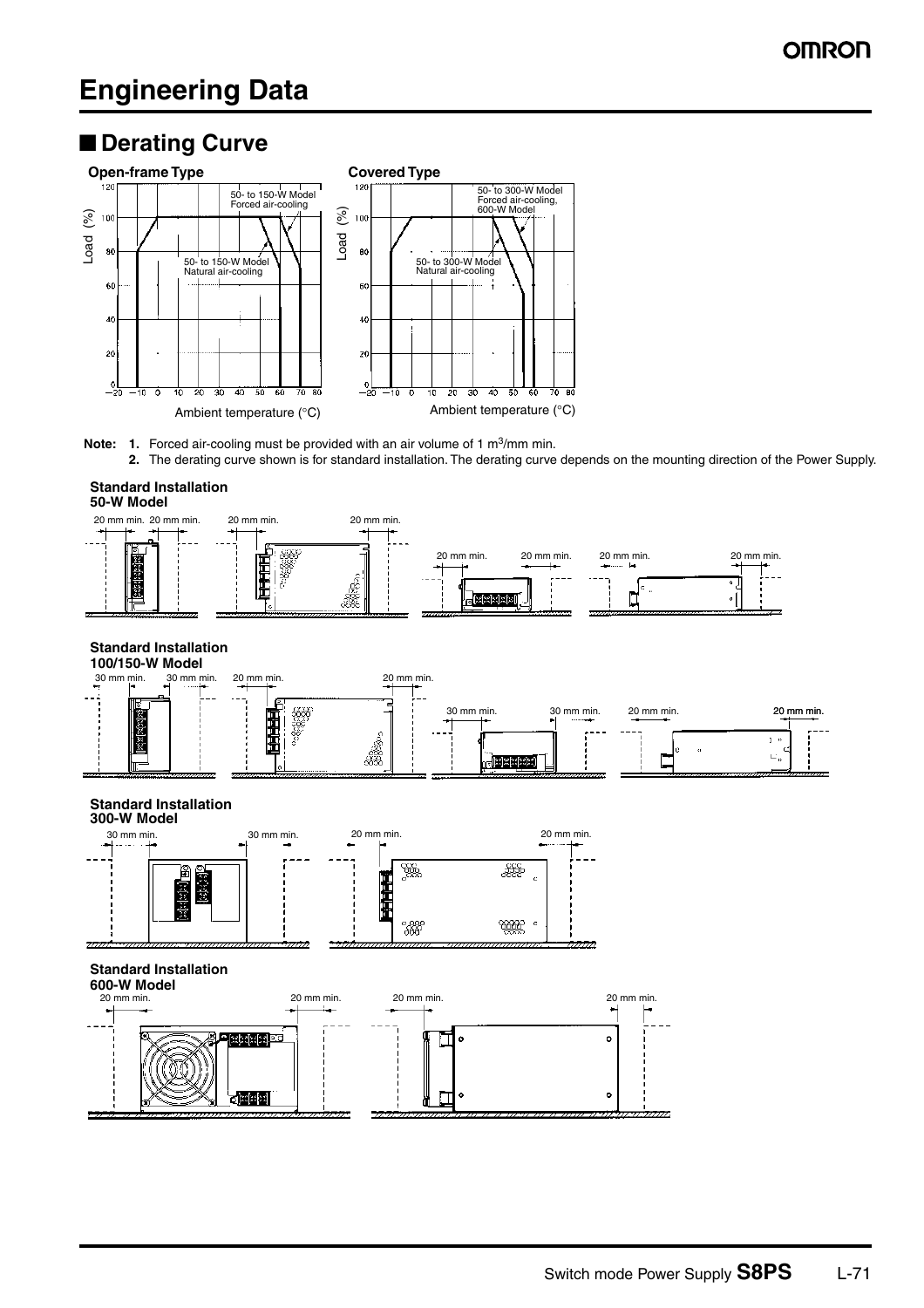## ■ **Overload Protection**

#### **50- to 300-W Models**

The Power Supply is provided with an overload protection function that protects the load and the power supply from possible damage by overcurrent. The protection function operates when the load current rises above an overcurrent set value (105% of the rated load current). For a short-circuit or overcurrent lasting less than 20 seconds, output voltage is decreased to protect equipment. When the output current falls within the rated range, the overload protection function is automatically cleared.



Output current (%)

**Note:** Do not continue using the S8PS under short-circuited or overcurrent conditions for longer than 20 seconds, otherwise the internal elements of the S8PS may be damaged or broken.

#### **600-W Models**

If an excessive current flows for 5 s or more, the output will be turned OFF and simultaneously protection-ON alarm indicator will be lit. To reset the S8PS, turn OFF the input voltage, leave the S8PS for at least three minutes, and then apply the input voltage again.

**Note:** Do not continue using the S8PS with the output terminals short-circuited or the overcurrent condition continued, otherwise the internal elements of the S8PS may be damaged or broken.

# ■ Overvoltage Protection

The Power Supply is provided with an overvoltage protection function that protects the load and the Power Supply from possible damage by overvoltage. When the output voltage rises above a set value (115% of the rated output voltage), the protection function is triggered, shutting OFF the output voltage. If this occurs, reset the Power Supply by turning it OFF for 1 minute min. and then turning it ON again.



#### **300- and 600-W Models Only**

The overvoltage protection-ON alarm indicator lights when the function is operating.

# ■ Overheat Protection Function

#### **600-W Model Only**

If the internal temperature of the S8PS rises excessively as a result of fan failure or any other reason, the overheat protection circuit will be triggered to protect the internal elements of the S8PS and simultaneously a protection-ON alarm indicator will be lit. To reset the S8PS turn OFF the input voltage, leave the S8PS for at least one minute and then apply the input voltage again.

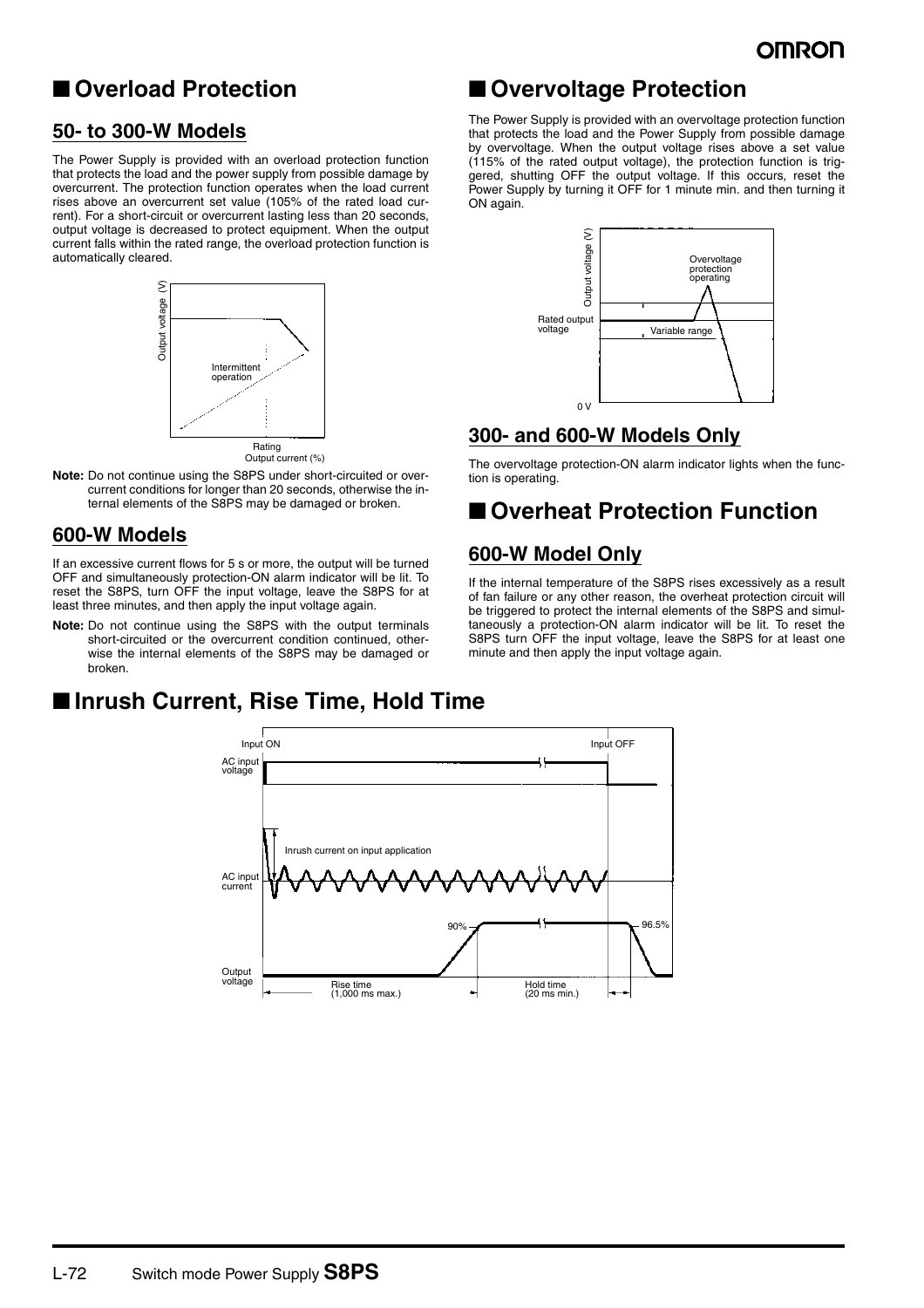# **Dimensions**

**Note:** All units are in millimeters unless otherwise indicated.

# ■ **Front-mounting Bracket Type**

The Front-mounting Bracket is provided as an accessory. Screws for fixing the Bracket to the panel are not provided.



 $12.5$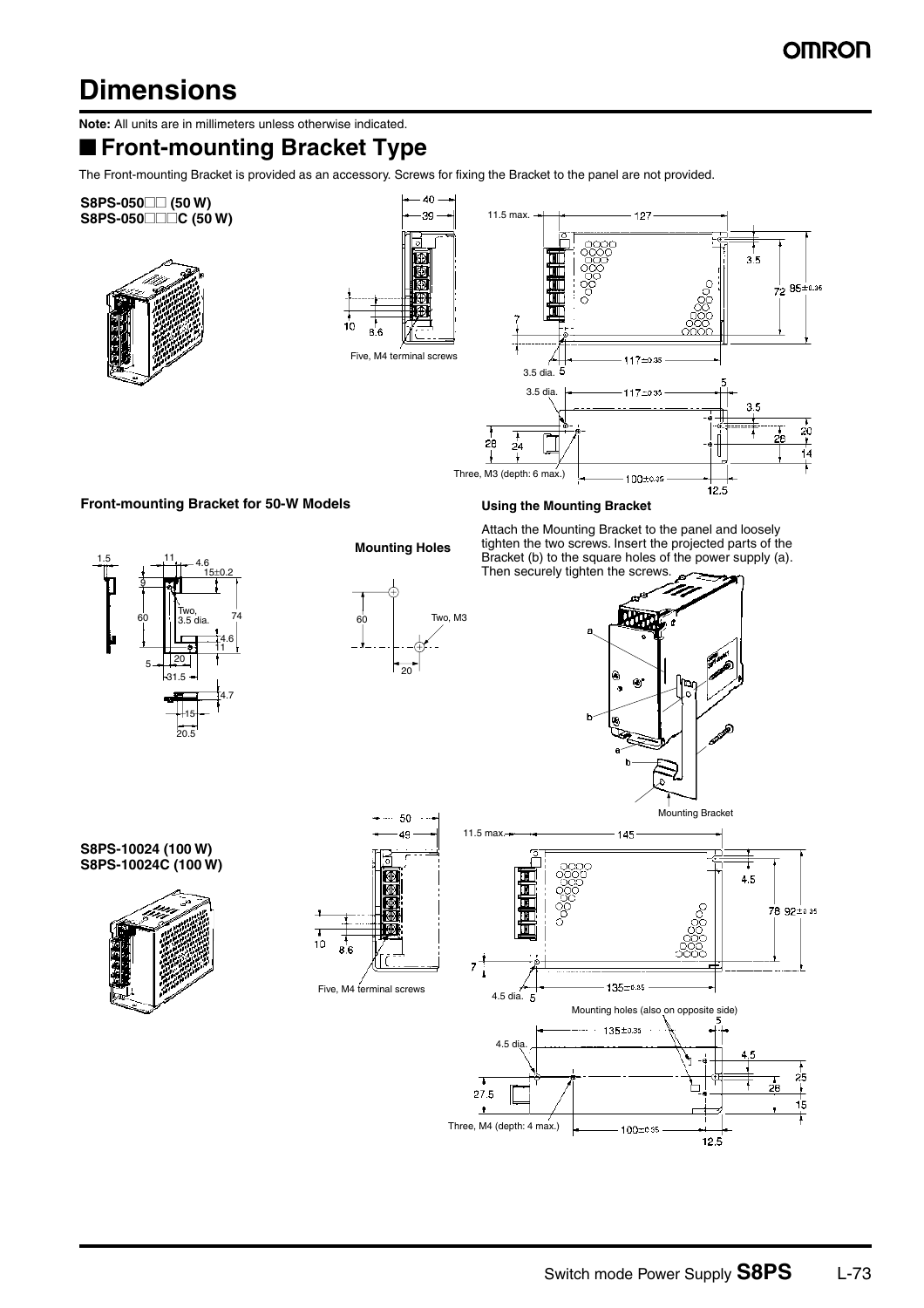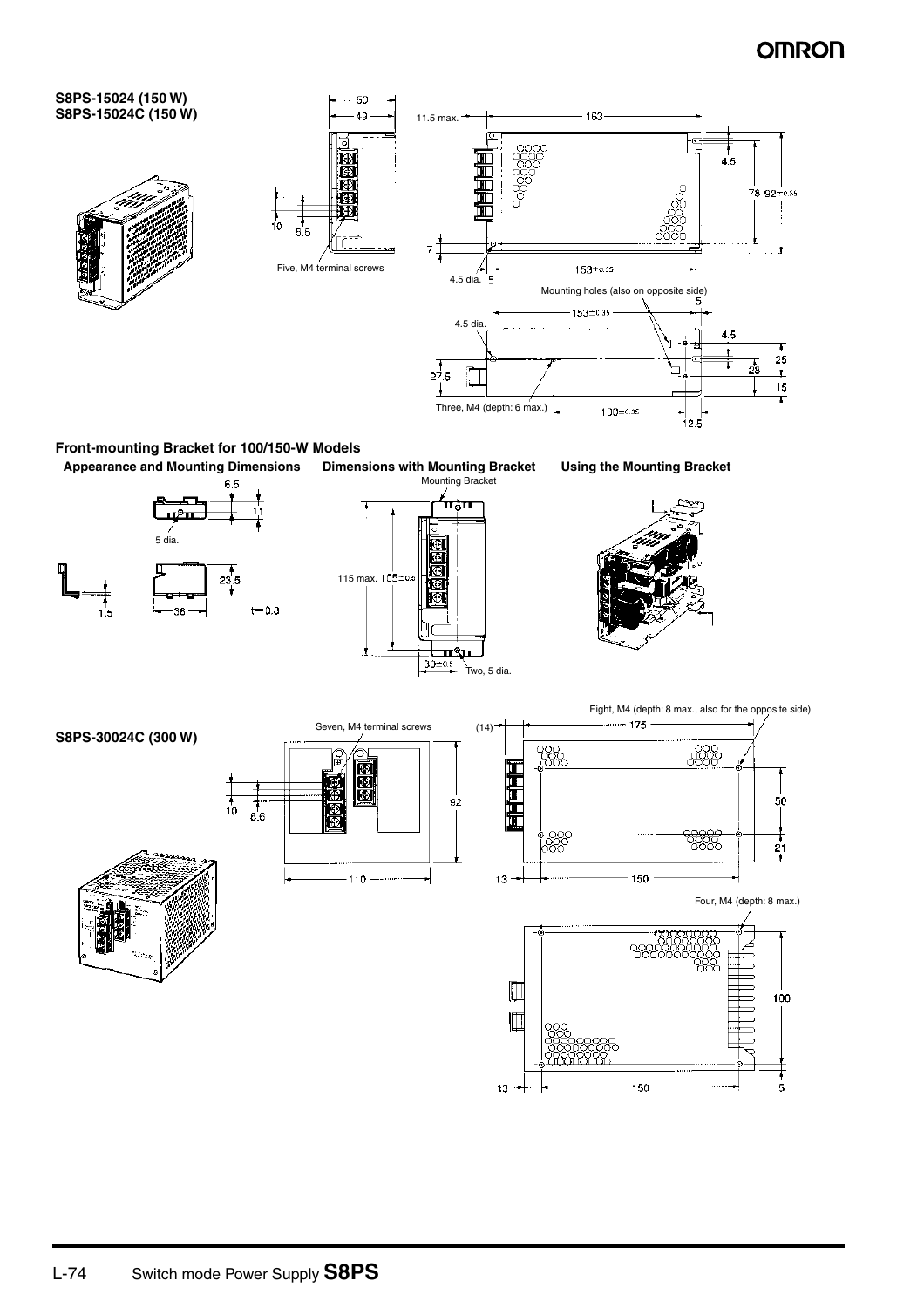6010.5

 $\frac{1}{16}$ 



Œ



**Appearance and Mounting Dimensions**

**S8PS-60024C (600 W)**



**Dimensions with Mounting Bracket 300-W models**



#### **600-W models**



**Note:** Four screws for attaching the Bracket to the Power Supply Unit are provided.



**Note:** Mount the Unit 21.6 mm away from the mounting surface in order to provide air ventilation on the rear side.

#### **600-W models**



**Note:** Mount the Unit 28 mm away from the mounting surface in order to provide air ventilation on the rear side.

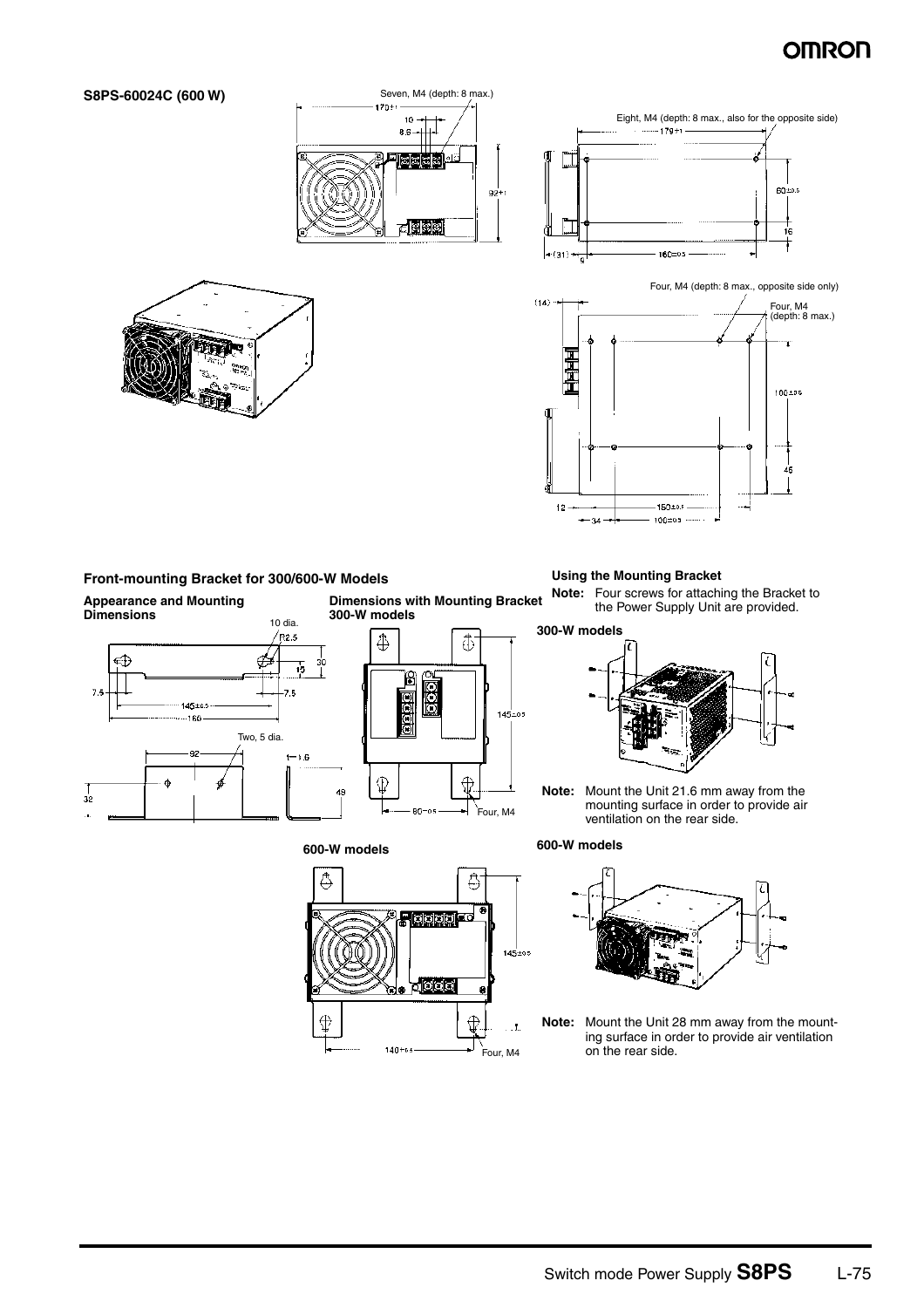# ■ **DIN Track Mounting Bracket Type**



**DIN Track Mounting Bracket** DIN Track Mounting Bracket is attached to the Power Supply Unit when the Unit is shipped.

11.5 max.

5

Five, M4 terminal screws

 $\frac{1}{10}$ 

- 40 -39

**S8PS-050</u>□□D (50 W) S8PS-050**□□□CD (50 W)



**S8PS-10024D (100 W) S8PS-10024CD (100 W)**





127

117±035

 $3.5$ ρĴ.

46

 $72.852235$ 

#### **S8PS-15024D (150 W) S8PS-15024CD (150 W)**



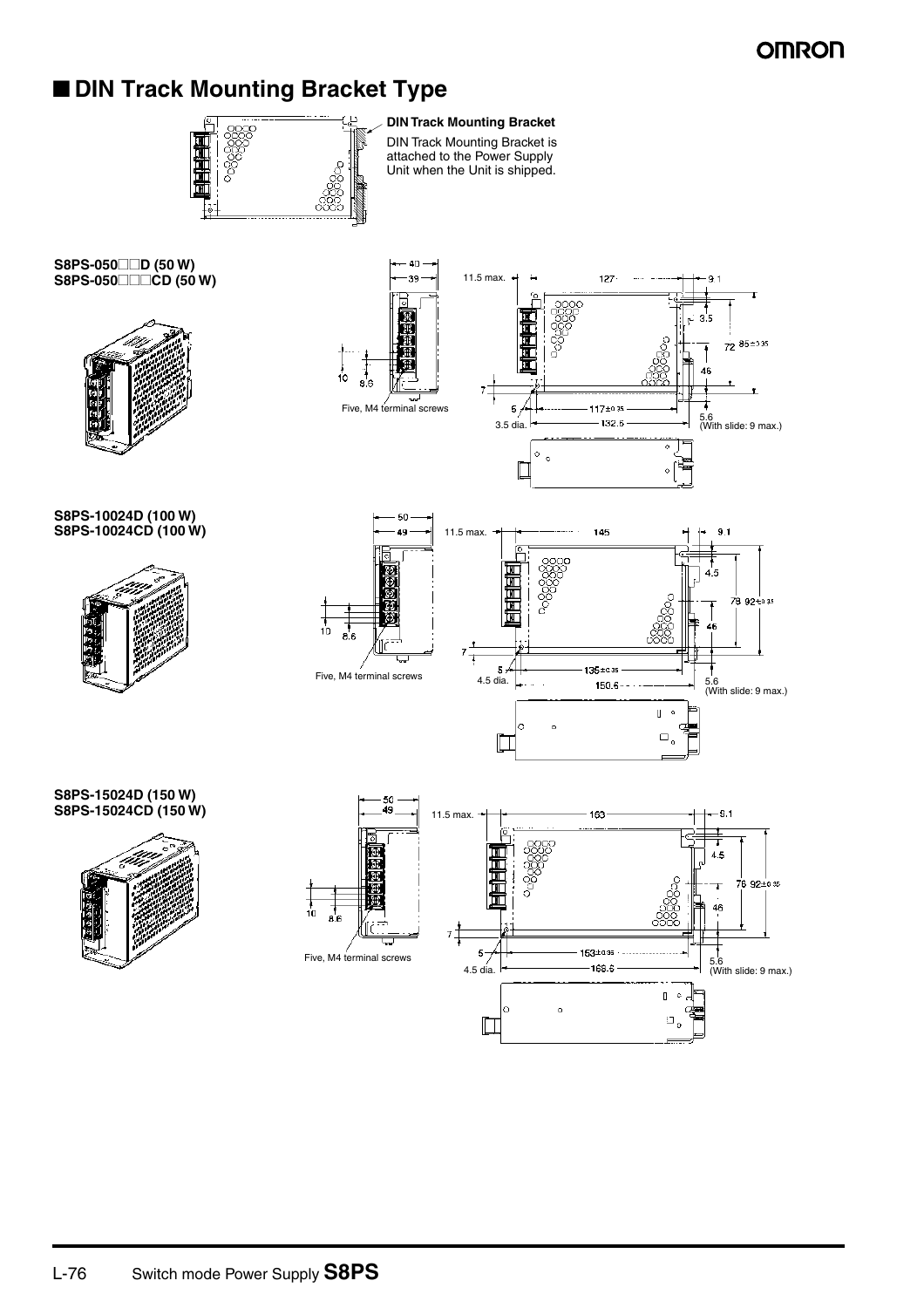



# ■ **Accessories**

#### **Mounting Track (Order Separately) PFP-100N/PFP-50N**









#### **PFP-100N2**

4.5

 $\mathbf{1}$ 



Ξ